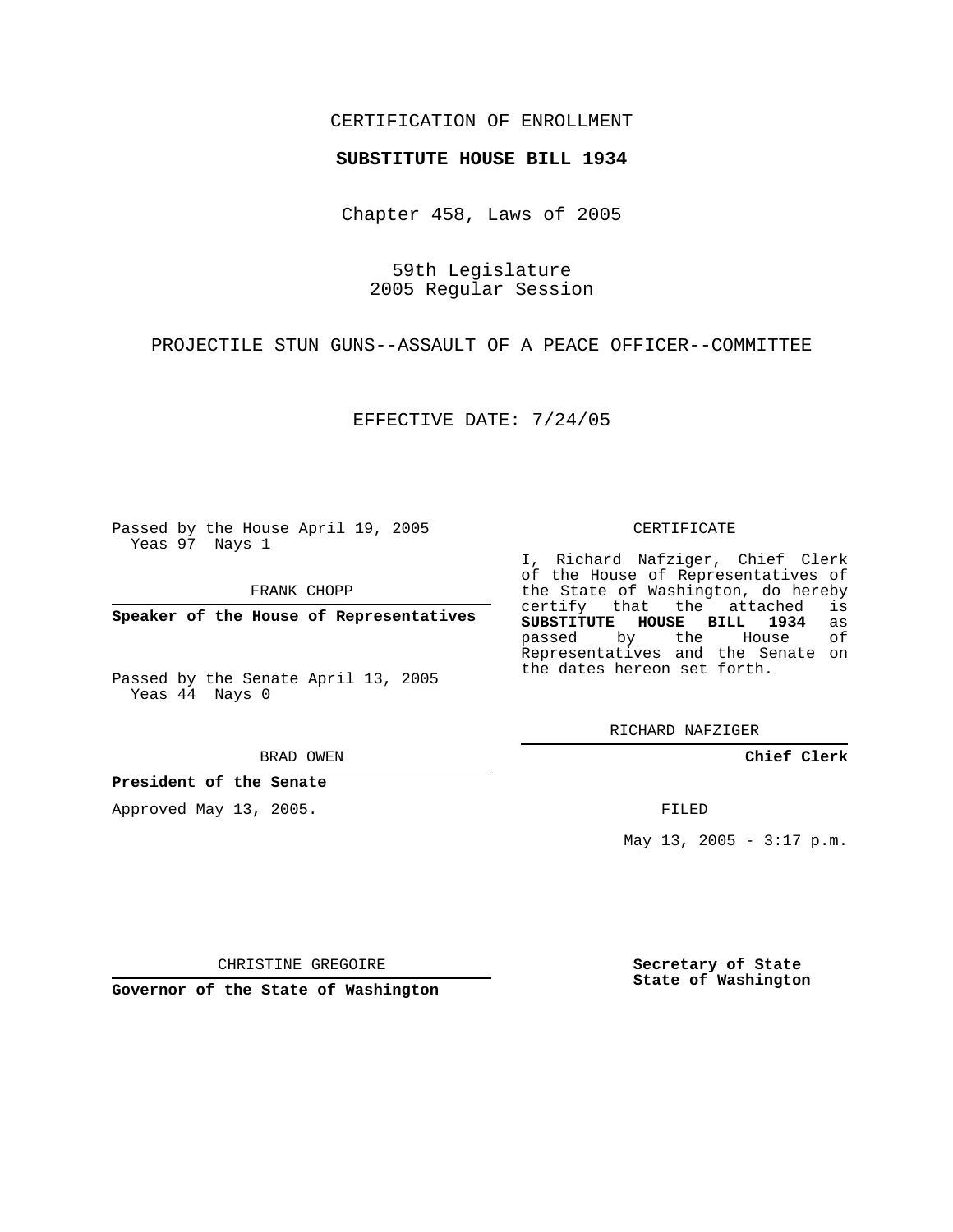# **SUBSTITUTE HOUSE BILL 1934** \_\_\_\_\_\_\_\_\_\_\_\_\_\_\_\_\_\_\_\_\_\_\_\_\_\_\_\_\_\_\_\_\_\_\_\_\_\_\_\_\_\_\_\_\_

\_\_\_\_\_\_\_\_\_\_\_\_\_\_\_\_\_\_\_\_\_\_\_\_\_\_\_\_\_\_\_\_\_\_\_\_\_\_\_\_\_\_\_\_\_

### AS AMENDED BY THE SENATE

Passed Legislature - 2005 Regular Session

### **State of Washington 59th Legislature 2005 Regular Session**

**By** House Committee on Criminal Justice & Corrections (originally sponsored by Representatives Lovick, Ahern, Dickerson, Santos, O'Brien, Williams, Simpson, Ericks and Chase)

READ FIRST TIME 02/28/05.

 AN ACT Relating to assault of a peace officer with a projectile stun gun; amending RCW 9A.36.031 and 9A.04.110; reenacting and amending RCW 9.94A.515; creating a new section; and prescribing penalties.

BE IT ENACTED BY THE LEGISLATURE OF THE STATE OF WASHINGTON:

 **Sec. 1.** RCW 9A.36.031 and 1999 c 328 s 1 are each amended to read as follows:

 (1) A person is guilty of assault in the third degree if he or she, under circumstances not amounting to assault in the first or second degree:

 (a) With intent to prevent or resist the execution of any lawful process or mandate of any court officer or the lawful apprehension or detention of himself or another person, assaults another; or

 (b) Assaults a person employed as a transit operator or driver, the immediate supervisor of a transit operator or driver, a mechanic, or a security officer, by a public or private transit company or a contracted transit service provider, while that person is performing his or her official duties at the time of the assault; or

 (c) Assaults a school bus driver, the immediate supervisor of a driver, a mechanic, or a security officer, employed by a school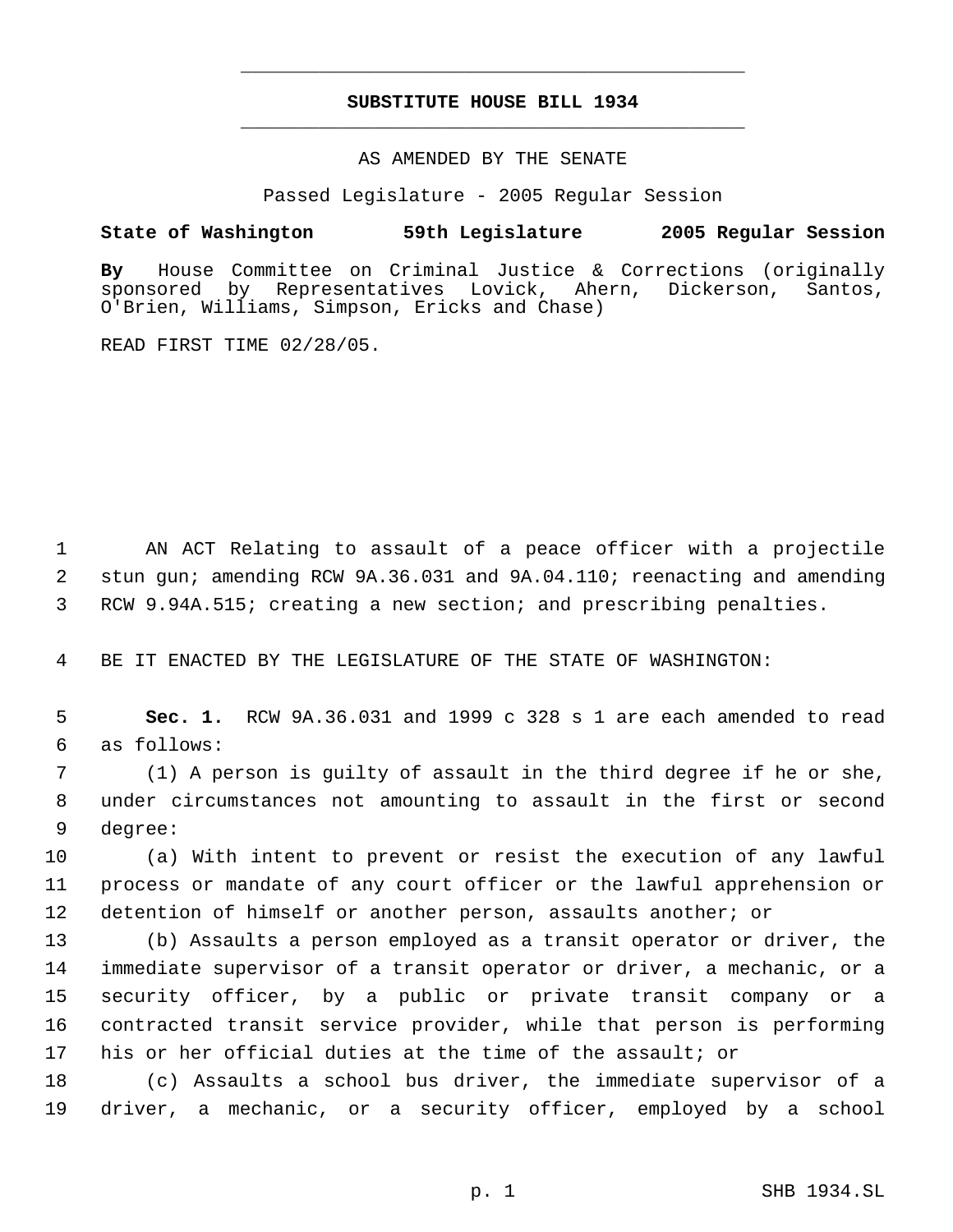district transportation service or a private company under contract for transportation services with a school district, while the person is performing his or her official duties at the time of the assault; or

 (d) With criminal negligence, causes bodily harm to another person by means of a weapon or other instrument or thing likely to produce bodily harm; or

 (e) Assaults a fire fighter or other employee of a fire department, county fire marshal's office, county fire prevention bureau, or fire protection district who was performing his or her official duties at the time of the assault; or

 (f) With criminal negligence, causes bodily harm accompanied by substantial pain that extends for a period sufficient to cause considerable suffering; or

 (g) Assaults a law enforcement officer or other employee of a law enforcement agency who was performing his or her official duties at the time of the assault; or

17 (h) Assaults a peace officer with a projectile stun gun; or

18 (i) Assaults a nurse, physician, or health care provider who was performing his or her nursing or health care duties at the time of the assault. For purposes of this subsection: "Nurse" means a person licensed under chapter 18.79 RCW; "physician" means a person licensed under chapter 18.57 or 18.71 RCW; and "health care provider" means a person certified under chapter 18.71 or 18.73 RCW who performs emergency medical services or a person regulated under Title 18 RCW and employed by, or contracting with, a hospital licensed under chapter 70.41 RCW.

(2) Assault in the third degree is a class C felony.

 **Sec. 2.** RCW 9.94A.515 and 2004 c 176 s 2 and 2004 c 94 s 3 are each reenacted and amended to read as follows:

| 30  |    | TABLE 2                           |  |
|-----|----|-----------------------------------|--|
| 31  |    | <b>CRIMES INCLUDED WITHIN</b>     |  |
| 32  |    | <b>EACH SERIOUSNESS LEVEL</b>     |  |
| 33  |    | XVI Aggravated Murder 1 (RCW      |  |
| 34  |    | 10.95.020)                        |  |
| -35 | XV | Homicide by abuse (RCW 9A.32.055) |  |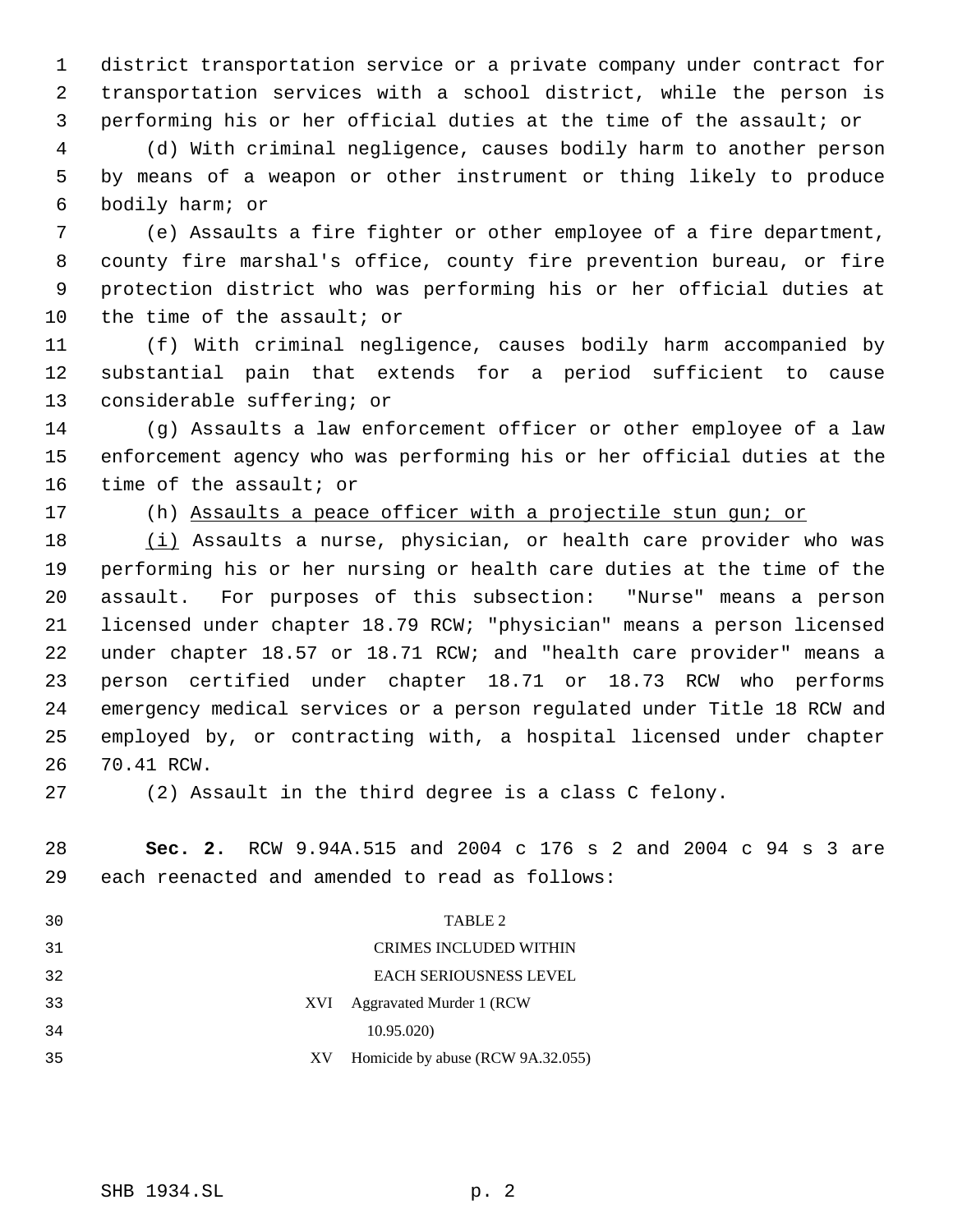| 1              | Malicious explosion 1 (RCW                 |
|----------------|--------------------------------------------|
| $\overline{a}$ | 70.74.280(1)                               |
| 3              | Murder 1 (RCW 9A.32.030)                   |
| $\overline{4}$ | XIV<br>Murder 2 (RCW 9A.32.050)            |
| 5              | Trafficking 1 (RCW 9A.40.100(1))           |
| 6              | XIII<br>Malicious explosion 2 (RCW)        |
| 7              | 70.74.280(2)                               |
| 8              | Malicious placement of an explosive 1      |
| 9              | (RCW 70.74.270(1))                         |
| 10             | Assault 1 (RCW 9A.36.011)<br>XII           |
| 11             | Assault of a Child 1 (RCW 9A.36.120)       |
| 12             | Malicious placement of an imitation        |
| 13             | device 1 (RCW 70.74.272(1)(a))             |
| 14             | Rape 1 (RCW 9A.44.040)                     |
| 15             | Rape of a Child 1 (RCW 9A.44.073)          |
| 16             | Trafficking 2 (RCW 9A.40.100(2))           |
| 17             | XI<br>Manslaughter 1 (RCW 9A.32.060)       |
| 18             | Rape 2 (RCW 9A.44.050)                     |
| 19             | Rape of a Child 2 (RCW 9A.44.076)          |
| 20             | Child Molestation 1 (RCW 9A.44.083)<br>X   |
| 21             | Indecent Liberties (with forcible          |
| 22             | compulsion) (RCW                           |
| 23             | 9A.44.100(1)(a)                            |
| 24             | Kidnapping 1 (RCW 9A.40.020)               |
| 25             | Leading Organized Crime (RCW               |
| 26             | 9A.82.060(1)(a)                            |
| 27             | Malicious explosion 3 (RCW                 |
| 28             | 70.74.280(3)                               |
| 29             | <b>Sexually Violent Predator Escape</b>    |
| 30             | (RCW 9A.76.115)                            |
| 31             | Assault of a Child 2 (RCW 9A.36.130)<br>IX |
| 32             | Explosive devices prohibited (RCW          |
| 33             | 70.74.180)                                 |
| 34             | Hit and Run--Death (RCW                    |
| 35             | 46.52.020(4)(a)                            |
|                |                                            |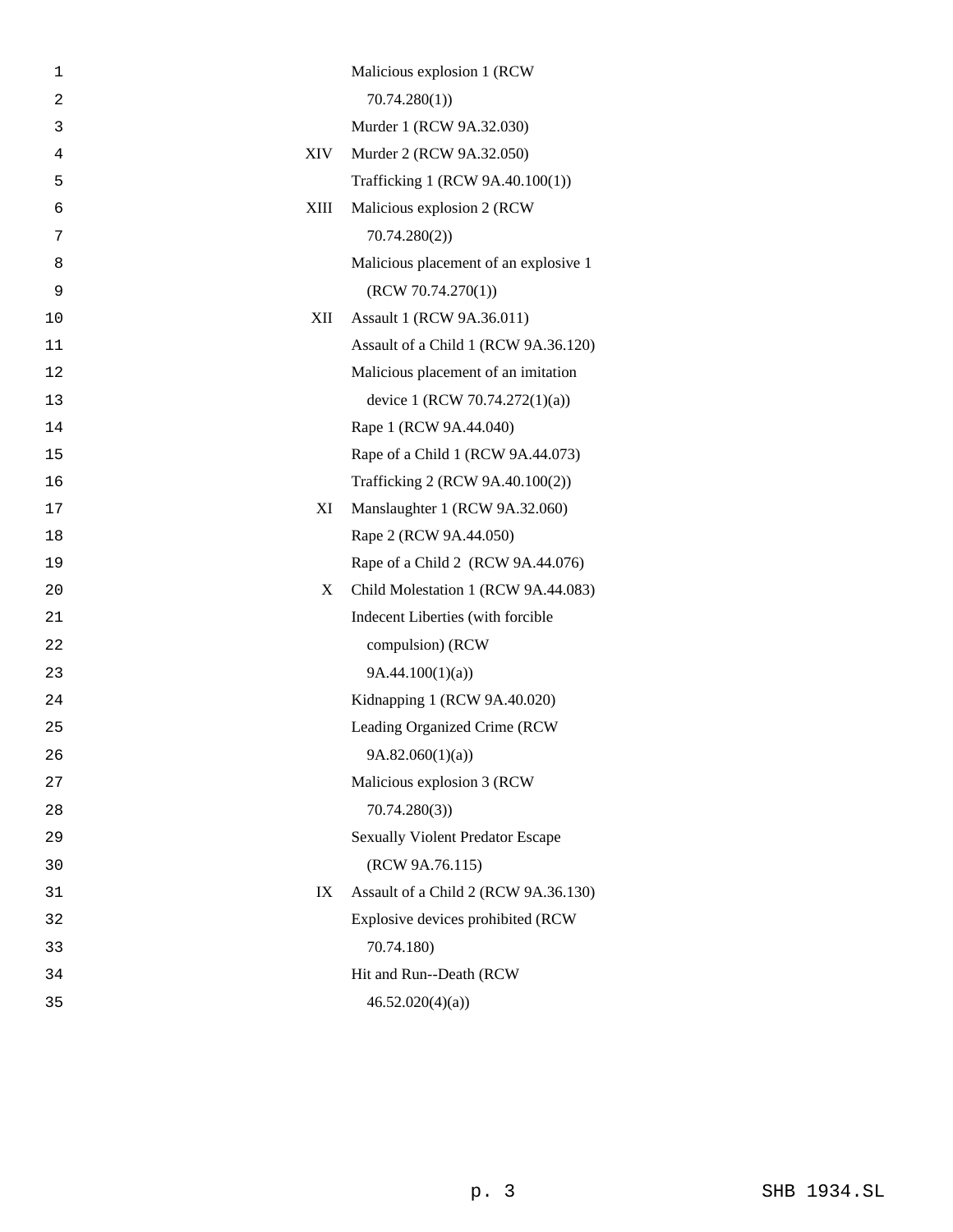| 1          | Homicide by Watercraft, by being      |
|------------|---------------------------------------|
| 2          | under the influence of intoxicating   |
| 3          | liquor or any drug (RCW               |
| 4          | 79A.60.050)                           |
| 5          | Inciting Criminal Profiteering (RCW   |
| 6          | 9A.82.060(1)(b)                       |
| 7          | Malicious placement of an explosive 2 |
| 8          | (RCW 70.74.270(2))                    |
| 9          | Robbery 1 (RCW 9A.56.200)             |
| 10         | Sexual Exploitation (RCW 9.68A.040)   |
| 11         | Vehicular Homicide, by being under    |
| 12         | the influence of intoxicating liquor  |
| 13         | or any drug (RCW 46.61.520)           |
| VIII<br>14 | Arson 1 (RCW 9A.48.020)               |
| 15         | Homicide by Watercraft, by the        |
| 16         | operation of any vessel in a          |
| 17         | reckless manner (RCW                  |
| 18         | 79A.60.050)                           |
| 19         | Manslaughter 2 (RCW 9A.32.070)        |
| 20         | Promoting Prostitution 1 (RCW)        |
| 21         | 9A.88.070)                            |
| 22         | Theft of Ammonia (RCW 69.55.010)      |
| 23         | Vehicular Homicide, by the operation  |
| 24         | of any vehicle in a reckless          |
| 25         | manner (RCW 46.61.520)                |
| VII<br>26  | Burglary 1 (RCW 9A.52.020)            |
| 27         | Child Molestation 2 (RCW 9A.44.086)   |
| 28         | Civil Disorder Training (RCW          |
| 29         | 9A.48.120)                            |
| 30         | Dealing in depictions of minor        |
| 31         | engaged in sexually explicit          |
| 32         | conduct (RCW 9.68A.050)               |
| 33         | Drive-by Shooting (RCW 9A.36.045)     |
| 34         | Homicide by Watercraft, by disregard  |
| 35         | for the safety of others (RCW         |
| 36         | 79A.60.050)                           |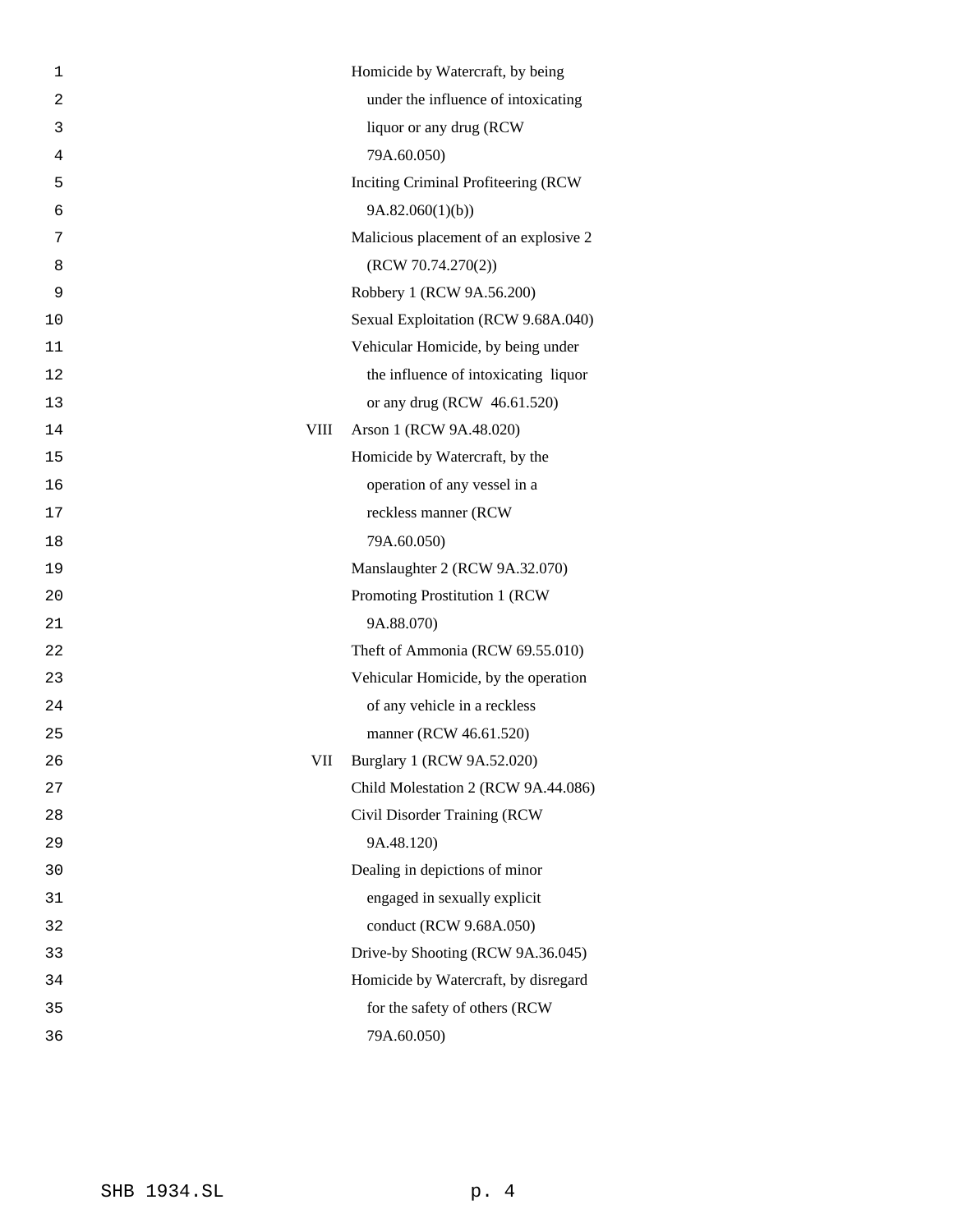| 1              |    | Indecent Liberties (without forcible    |
|----------------|----|-----------------------------------------|
| $\overline{2}$ |    | compulsion) (RCW 9A.44.100(1)           |
| 3              |    | $(b)$ and $(c)$ )                       |
| 4              |    | Introducing Contraband 1 (RCW           |
| 5              |    | 9A.76.140)                              |
| 6              |    | Malicious placement of an explosive 3   |
| 7              |    | (RCW 70.74.270(3))                      |
| 8              |    | Sending, bringing into state depictions |
| 9              |    | of minor engaged in sexually            |
| 10             |    | explicit conduct (RCW                   |
| 11             |    | 9.68A.060)                              |
| 12             |    | Unlawful Possession of a Firearm in     |
| 13             |    | the first degree (RCW                   |
| 14             |    | 9.41.040(1)                             |
| 15             |    | Use of a Machine Gun in Commission      |
| 16             |    | of a Felony (RCW 9.41.225)              |
| 17             |    | Vehicular Homicide, by disregard for    |
| 18             |    | the safety of others (RCW               |
| 19             |    | 46.61.520)                              |
| 20             | VI | Bail Jumping with Murder 1 (RCW         |
| 21             |    | 9A.76.170(3)(a)                         |
| 22             |    | Bribery (RCW 9A.68.010)                 |
| 23             |    | Incest 1 (RCW $9A.64.020(1)$ )          |
| 24             |    | Intimidating a Judge (RCW               |
| 25             |    | 9A.72.160)                              |
| 26             |    | Intimidating a Juror/Witness (RCW       |
| 27             |    | 9A.72.110, 9A.72.130)                   |
| 28             |    | Malicious placement of an imitation     |
| 29             |    | device 2 (RCW 70.74.272(1)(b))          |
| 30             |    | Rape of a Child 3 (RCW 9A.44.079)       |
| 31             |    | Theft of a Firearm (RCW 9A.56.300)      |
| 32             |    | Unlawful Storage of Ammonia (RCW        |
| 33             |    | 69.55.020)                              |
| 34             | V  | Abandonment of dependent person 1       |
| 35             |    | (RCW 9A.42.060)                         |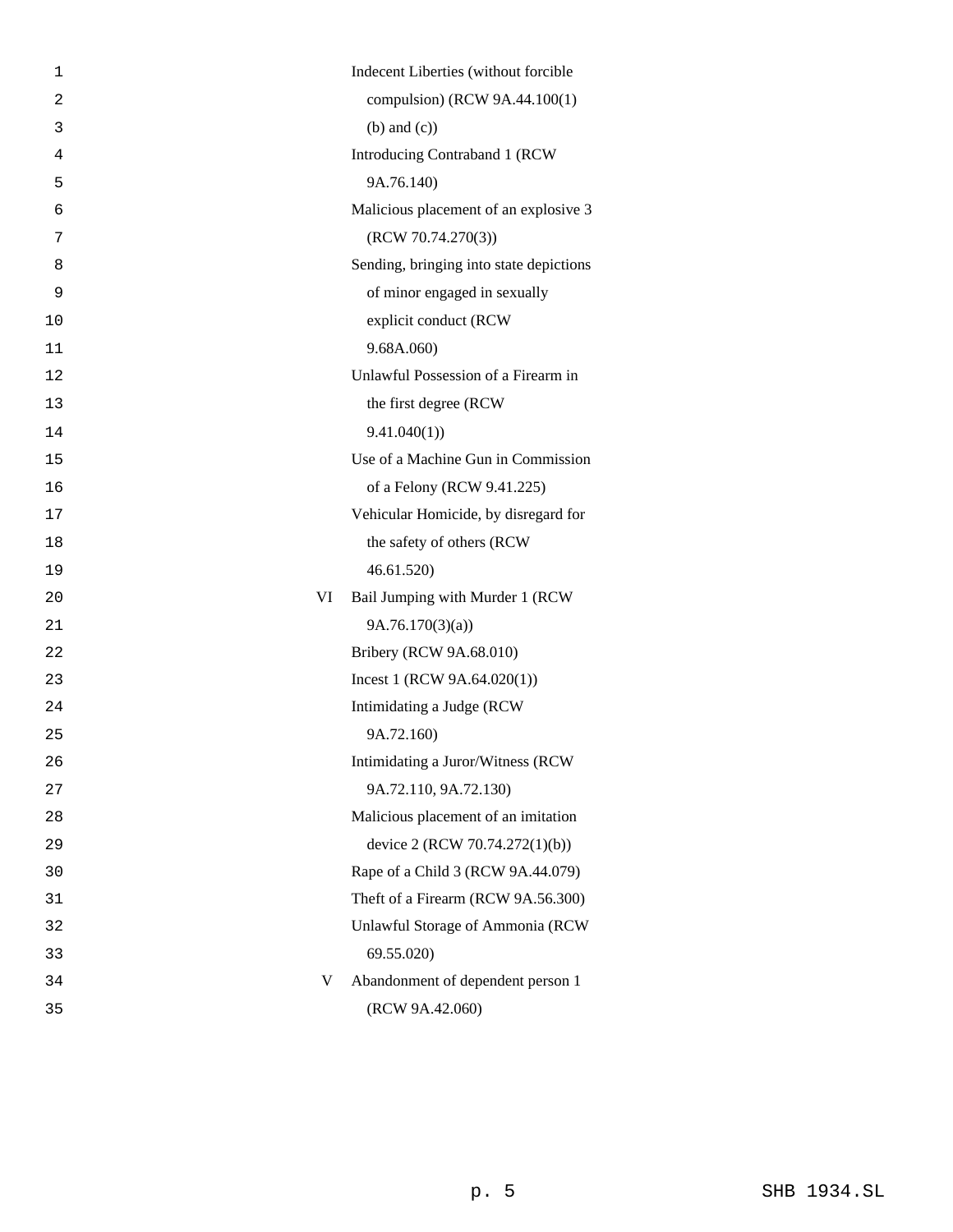| 1  | Advancing money or property for         |
|----|-----------------------------------------|
| 2  | extortionate extension of credit        |
| 3  | (RCW 9A.82.030)                         |
| 4  | Bail Jumping with class A Felony        |
| 5  | (RCW 9A.76.170(3)(b))                   |
| 6  | Child Molestation 3 (RCW 9A.44.089)     |
| 7  | Criminal Mistreatment 1 (RCW            |
| 8  | 9A.42.020)                              |
| 9  | Custodial Sexual Misconduct 1 (RCW      |
| 10 | 9A.44.160)                              |
| 11 | Domestic Violence Court Order           |
| 12 | Violation (RCW 10.99.040,               |
| 13 | 10.99.050, 26.09.300, 26.10.220,        |
| 14 | 26.26.138, 26.50.110, 26.52.070,        |
| 15 | or 74.34.145)                           |
| 16 | Extortion 1 (RCW 9A.56.120)             |
| 17 | <b>Extortionate Extension of Credit</b> |
| 18 | (RCW 9A.82.020)                         |
| 19 | <b>Extortionate Means to Collect</b>    |
| 20 | <b>Extensions of Credit (RCW)</b>       |
| 21 | 9A.82.040)                              |
| 22 | Incest 2 (RCW $9A.64.020(2)$ )          |
| 23 | Kidnapping 2 (RCW 9A.40.030)            |
| 24 | Perjury 1 (RCW 9A.72.020)               |
| 25 | Persistent prison misbehavior (RCW      |
| 26 | 9.94.070)                               |
| 27 | Possession of a Stolen Firearm (RCW     |
| 28 | 9A.56.310)                              |
| 29 | Rape 3 (RCW 9A.44.060)                  |
| 30 | Rendering Criminal Assistance 1         |
| 31 | (RCW 9A.76.070)                         |
| 32 | Sexual Misconduct with a Minor 1        |
| 33 | (RCW 9A.44.093)                         |
| 34 | <b>Sexually Violating Human Remains</b> |
| 35 | (RCW 9A.44.105)                         |
| 36 | <b>Stalking (RCW 9A.46.110)</b>         |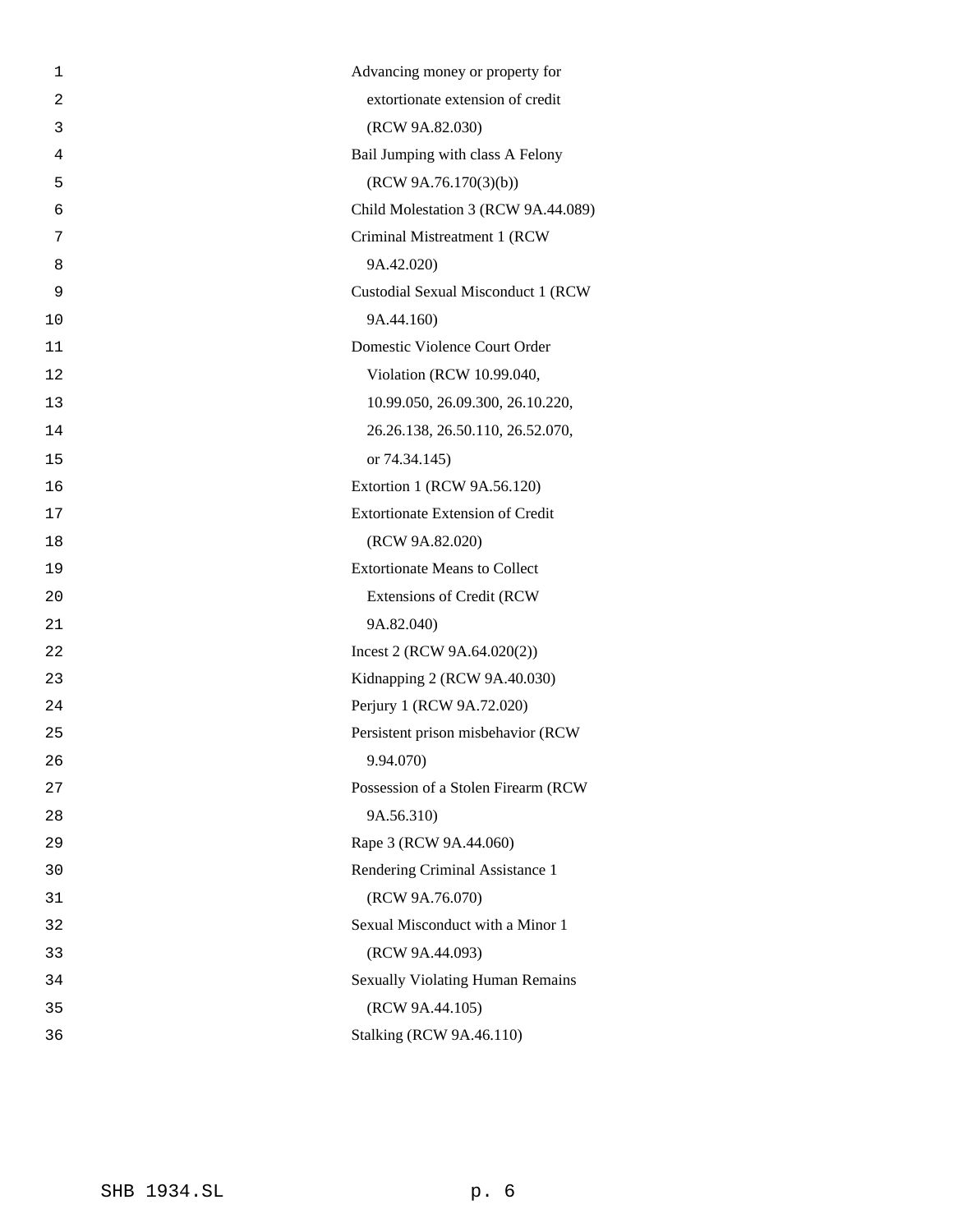| 1  | Taking Motor Vehicle Without         |
|----|--------------------------------------|
| 2  | Permission 1 (RCW 9A.56.070)         |
| 3  | Arson 2 (RCW 9A.48.030)<br>IV        |
| 4  | Assault 2 (RCW 9A.36.021)            |
| 5  | Assault 3 (of a Peace Officer with a |
| 6  | Projectile Stun Gun) (RCW            |
| 7  | 9A.36.031(1)(h)                      |
| 8  | Assault by Watercraft (RCW           |
| 9  | 79A.60.060)                          |
| 10 | Bribing a Witness/Bribe Received by  |
| 11 | Witness (RCW 9A.72.090,              |
| 12 | 9A.72.100)                           |
| 13 | Cheating 1 (RCW 9.46.1961)           |
| 14 | Commercial Bribery (RCW              |
| 15 | 9A.68.060)                           |
| 16 | Counterfeiting (RCW 9.16.035(4))     |
| 17 | Endangerment with a Controlled       |
| 18 | Substance (RCW 9A.42.100)            |
| 19 | Escape 1 (RCW 9A.76.110)             |
| 20 | Hit and Run--Injury (RCW             |
| 21 | 46.52.020(4)(b)                      |
| 22 | Hit and Run with Vessel--Injury      |
| 23 | Accident (RCW 79A.60.200(3))         |
| 24 | Identity Theft 1 (RCW 9.35.020(2))   |
| 25 | Indecent Exposure to Person Under    |
| 26 | Age Fourteen (subsequent sex         |
| 27 | offense) (RCW 9A.88.010)             |
| 28 | Influencing Outcome of Sporting      |
| 29 | Event (RCW 9A.82.070)                |
| 30 | Malicious Harassment (RCW            |
| 31 | 9A.36.080)                           |
| 32 | <b>Residential Burglary (RCW</b>     |
| 33 | 9A.52.025)                           |
| 34 | Robbery 2 (RCW 9A.56.210)            |
| 35 | Theft of Livestock 1 (RCW 9A.56.080) |
| 36 | Threats to Bomb (RCW 9.61.160)       |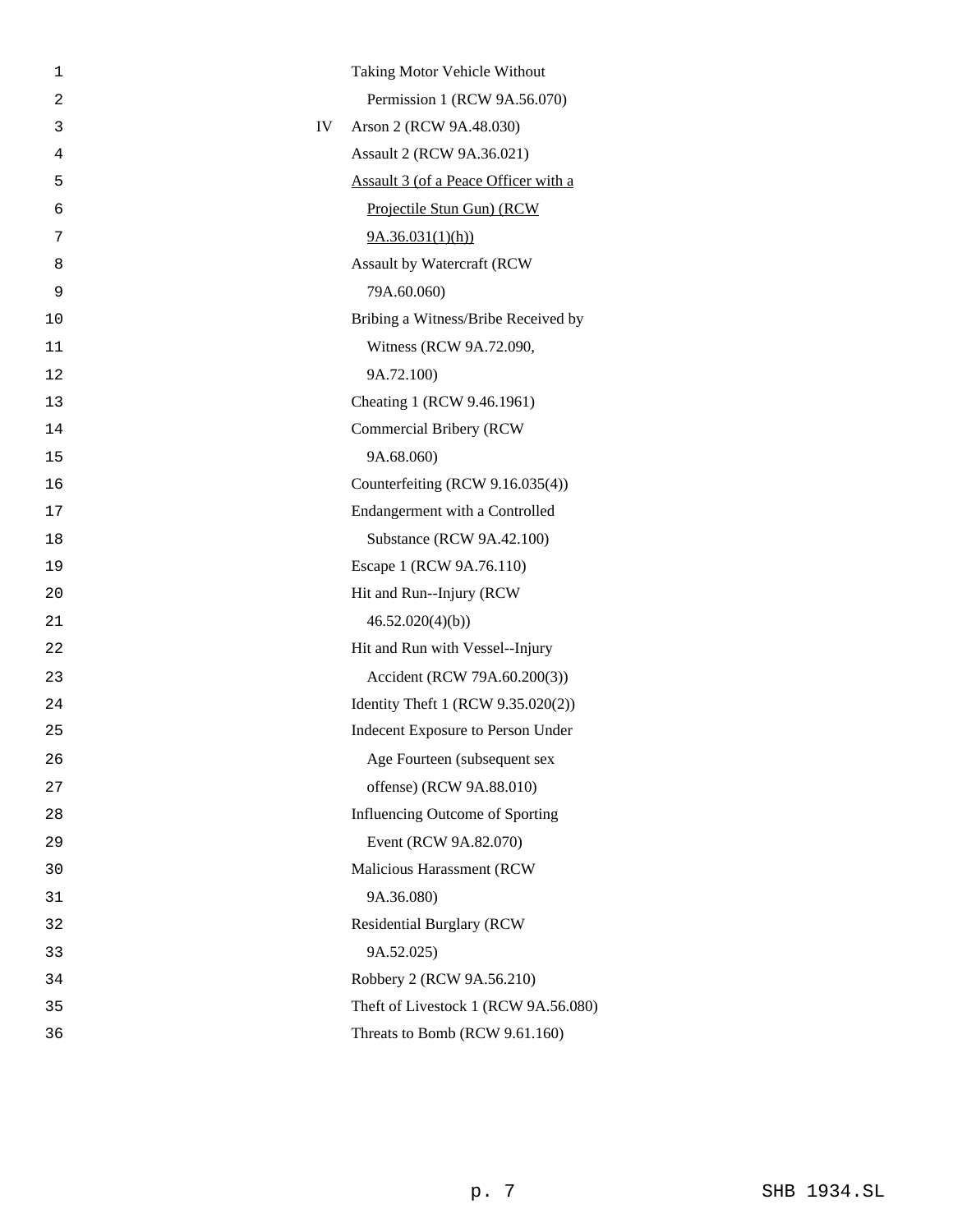| 1  |   | Trafficking in Stolen Property 1 (RCW  |
|----|---|----------------------------------------|
| 2  |   | 9A.82.050)                             |
| 3  |   | Unlawful factoring of a credit card or |
| 4  |   | payment card transaction (RCW          |
| 5  |   | 9A.56.290(4)(b)                        |
| 6  |   | Unlawful transaction of health         |
| 7  |   | coverage as a health care service      |
| 8  |   | contractor (RCW 48.44.016(3))          |
| 9  |   | Unlawful transaction of health         |
| 10 |   | coverage as a health maintenance       |
| 11 |   | organization (RCW 48.46.033(3))        |
| 12 |   | Unlawful transaction of insurance      |
| 13 |   | business (RCW 48.15.023(3))            |
| 14 |   | Unlicensed practice as an insurance    |
| 15 |   | professional (RCW 48.17.063(3))        |
| 16 |   | Use of Proceeds of Criminal            |
| 17 |   | Profiteering (RCW 9A.82.080 (1)        |
| 18 |   | and $(2)$ )                            |
| 19 |   | Vehicular Assault, by being under the  |
| 20 |   | influence of intoxicating liquor or    |
| 21 |   | any drug, or by the operation or       |
| 22 |   | driving of a vehicle in a reckless     |
| 23 |   | manner (RCW 46.61.522)                 |
| 24 |   | Willful Failure to Return from         |
| 25 |   | Furlough (RCW 72.66.060)               |
| 26 | Ш | Abandonment of dependent person 2      |
| 27 |   | (RCW 9A.42.070)                        |
| 28 |   | Assault 3 (Except Assault 3 of a Peace |
| 29 |   | Officer With a Projectile Stun         |
| 30 |   | Gun) (RCW 9A.36.031 except             |
| 31 |   | subsection $(1)(h)$                    |
| 32 |   | Assault of a Child 3 (RCW 9A.36.140)   |
| 33 |   | Bail Jumping with class B or C Felony  |
| 34 |   | (RCW 9A.76.170(3)(c))                  |
| 35 |   | Burglary 2 (RCW 9A.52.030)             |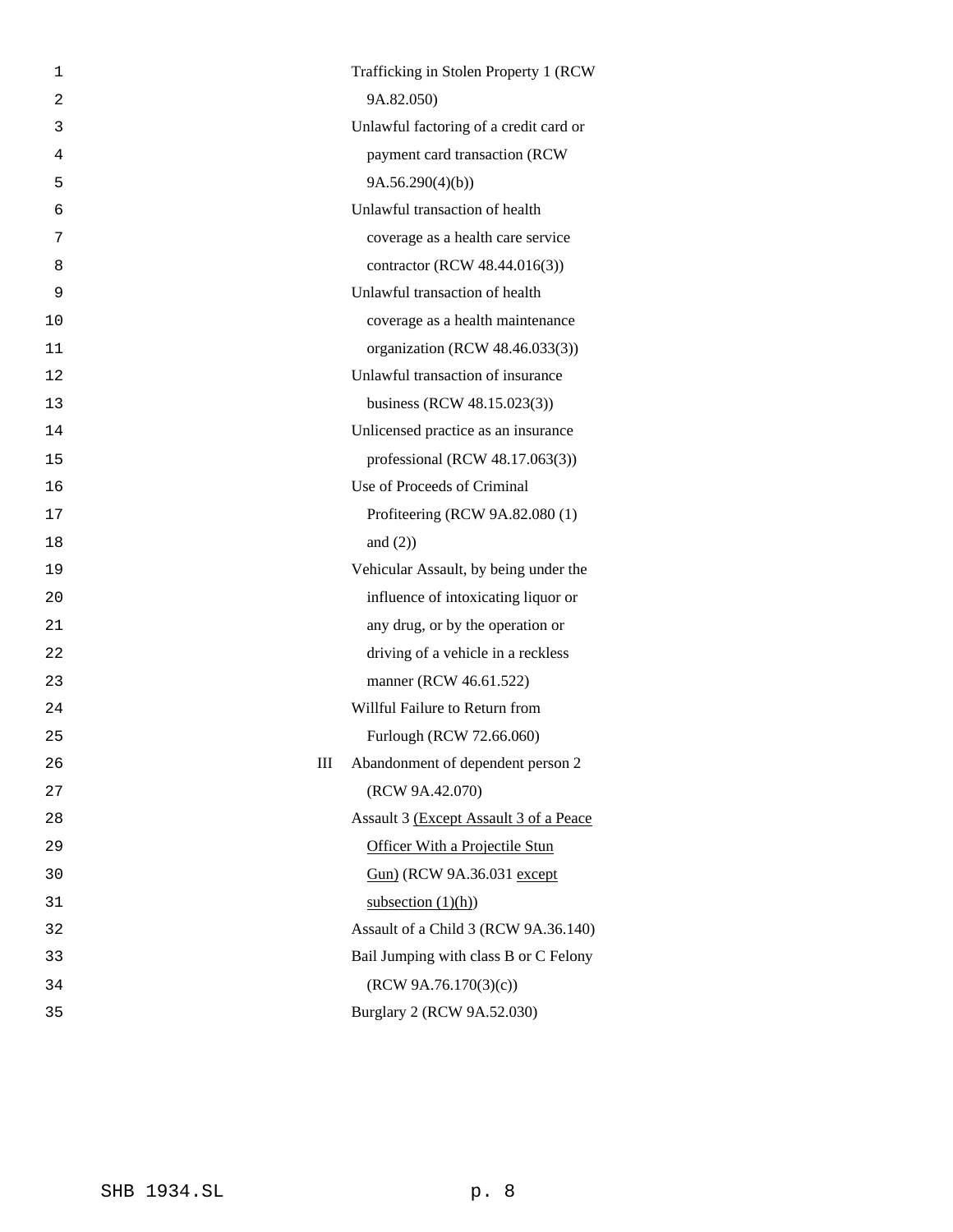| 1  | Communication with a Minor for        |
|----|---------------------------------------|
| 2  | <b>Immoral Purposes (RCW)</b>         |
| 3  | 9.68A.090)                            |
| 4  | Criminal Gang Intimidation (RCW       |
| 5  | 9A.46.120)                            |
| 6  | Criminal Mistreatment 2 (RCW          |
| 7  | 9A.42.030)                            |
| 8  | Custodial Assault (RCW 9A.36.100)     |
| 9  | Cyberstalking (subsequent conviction  |
| 10 | or threat of death) (RCW              |
| 11 | 9.61.260(3)                           |
| 12 | Escape 2 (RCW 9A.76.120)              |
| 13 | Extortion 2 (RCW 9A.56.130)           |
| 14 | Harassment (RCW 9A.46.020)            |
| 15 | Intimidating a Public Servant (RCW    |
| 16 | 9A.76.180)                            |
| 17 | Introducing Contraband 2 (RCW         |
| 18 | 9A.76.150)                            |
| 19 | Malicious Injury to Railroad Property |
| 20 | (RCW 81.60.070)                       |
| 21 | Patronizing a Juvenile Prostitute     |
| 22 | (RCW 9.68A.100)                       |
| 23 | Perjury 2 (RCW 9A.72.030)             |
| 24 | Possession of Incendiary Device (RCW  |
| 25 | 9.40.120)                             |
| 26 | Possession of Machine Gun or Short-   |
| 27 | Barreled Shotgun or Rifle (RCW        |
| 28 | 9.41.190)                             |
| 29 | Promoting Prostitution 2 (RCW         |
| 30 | 9A.88.080)                            |
| 31 | Securities Act violation (RCW         |
| 32 | 21.20.400)                            |
| 33 | Tampering with a Witness (RCW         |
| 34 | 9A.72.120)                            |
| 35 | Telephone Harassment (subsequent      |
| 36 | conviction or threat of death)        |
| 37 | (RCW 9.61.230(2))                     |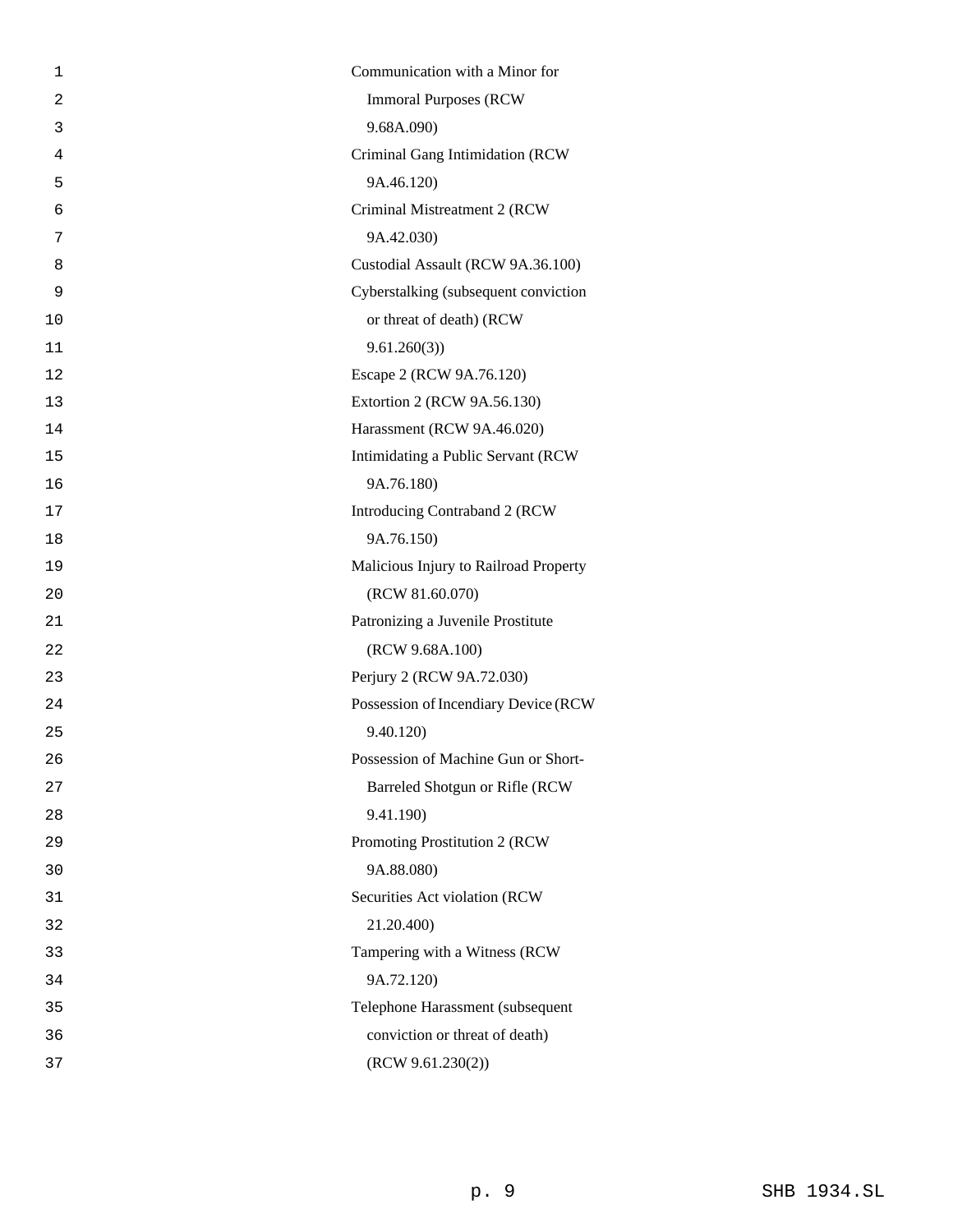| 1              |              | Theft of Livestock 2 (RCW 9A.56.083)   |
|----------------|--------------|----------------------------------------|
| $\overline{a}$ |              | Trafficking in Stolen Property 2 (RCW) |
| 3              |              | 9A.82.055)                             |
| 4              |              | Unlawful Imprisonment (RCW             |
| 5              |              | 9A.40.040)                             |
| 6              |              | Unlawful possession of firearm in the  |
| 7              |              | second degree (RCW 9.41.040(2))        |
| 8              |              | Vehicular Assault, by the operation or |
| 9              |              | driving of a vehicle with disregard    |
| 10             |              | for the safety of others (RCW          |
| 11             |              | 46.61.522                              |
| 12             |              | Willful Failure to Return from Work    |
| 13             |              | Release (RCW 72.65.070)                |
| 14             | $\mathbf{I}$ | Computer Trespass 1 (RCW)              |
| 15             |              | 9A.52.110)                             |
| 16             |              | Counterfeiting (RCW 9.16.035(3))       |
| 17             |              | <b>Escape from Community Custody</b>   |
| 18             |              | (RCW 72.09.310)                        |
| 19             |              | Health Care False Claims (RCW          |
| 20             |              | 48.80.030)                             |
| 21             |              | Identity Theft 2 (RCW 9.35.020(3))     |
| 22             |              | <b>Improperly Obtaining Financial</b>  |
| 23             |              | Information (RCW 9.35.010)             |
| 24             |              | Malicious Mischief 1 (RCW              |
| 25             |              | 9A.48.070)                             |
| 26             |              | Possession of Stolen Property 1 (RCW   |
| 27             |              | 9A.56.150)                             |
| 28             |              | Theft 1 (RCW 9A.56.030)                |
| 29             |              | Theft of Rental, Leased, or Lease-     |
| 30             |              | purchased Property (valued at one      |
| 31             |              | thousand five hundred dollars or       |
| 32             |              | more) (RCW 9A.56.096(5)(a))            |
| 33             |              | Trafficking in Insurance Claims (RCW   |
| 34             |              | 48.30A.015)                            |
| 35             |              | Unlawful factoring of a credit card or |
| 36             |              | payment card transaction (RCW          |
| 37             |              | 9A.56.290(4)(a)                        |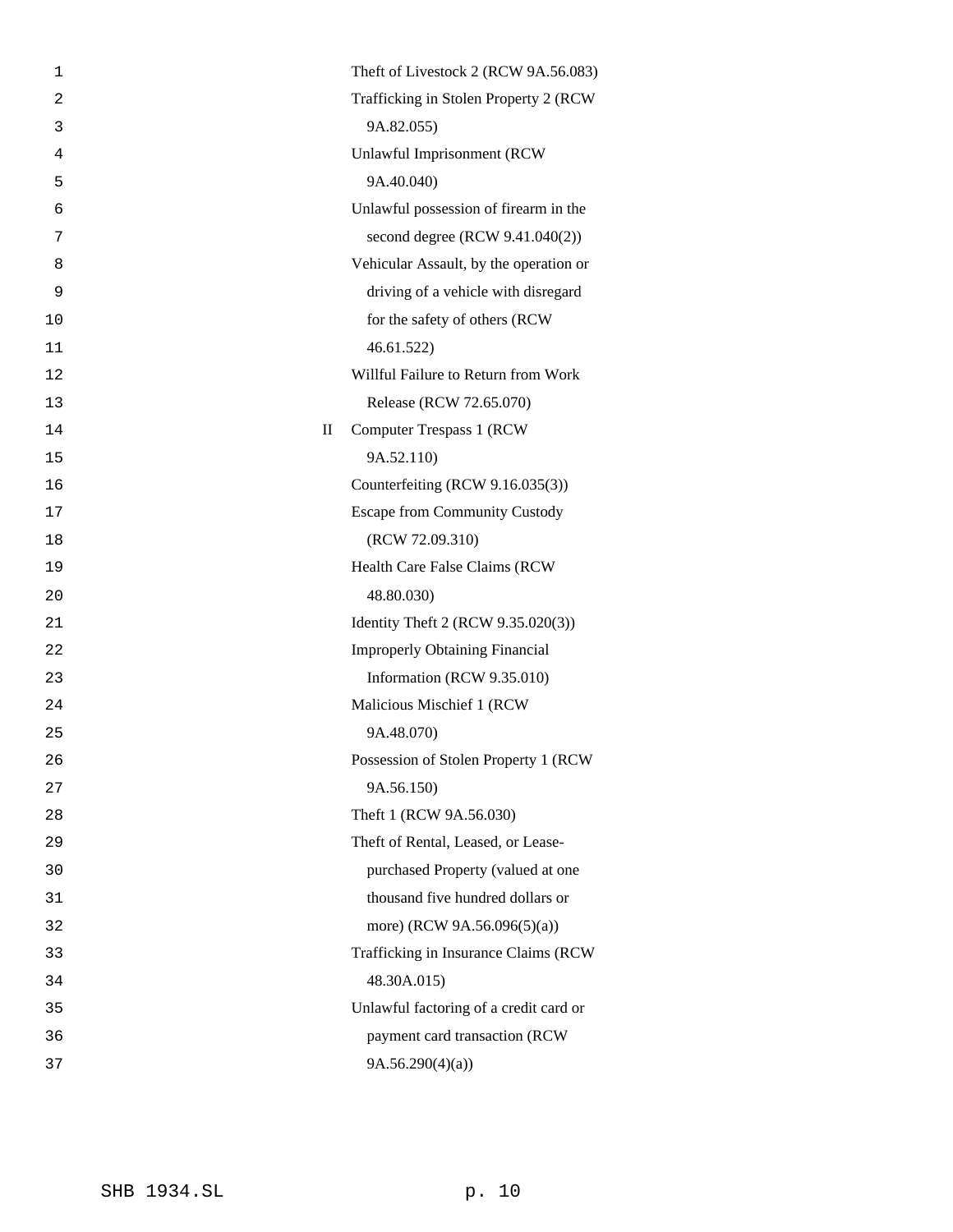| 1              |    | Unlawful Practice of Law (RCW            |
|----------------|----|------------------------------------------|
| $\overline{2}$ |    | 2.48.180)                                |
| 3              |    | Unlicensed Practice of a Profession or   |
| 4              |    | Business (RCW 18.130.190(7))             |
| 5              | Ι. | Attempting to Elude a Pursuing Police    |
| 6              |    | Vehicle (RCW 46.61.024)                  |
| 7              |    | False Verification for Welfare (RCW      |
| 8              |    | 74.08.055)                               |
| 9              |    | Forgery (RCW 9A.60.020)                  |
| 10             |    | Fraudulent Creation or Revocation of a   |
| 11             |    | Mental Health Advance Directive          |
| 12             |    | (RCW 9A.60.060)                          |
| 13             |    | Malicious Mischief 2 (RCW                |
| 14             |    | 9A.48.080)                               |
| 15             |    | Mineral Trespass (RCW 78.44.330)         |
| 16             |    | Possession of Stolen Property 2 (RCW     |
| 17             |    | 9A.56.160)                               |
| 18             |    | Reckless Burning 1 (RCW 9A.48.040)       |
| 19             |    | Taking Motor Vehicle Without             |
| 20             |    | Permission 2 (RCW 9A.56.075)             |
| 21             |    | Theft 2 (RCW 9A.56.040)                  |
| 22             |    | Theft of Rental, Leased, or Lease-       |
| 23             |    | purchased Property (valued at two        |
| 24             |    | hundred fifty dollars or more but        |
| 25             |    | less than one thousand five              |
| 26             |    | hundred dollars) (RCW                    |
| 27             |    | 9A.56.096(5)(b)                          |
| 28             |    | Transaction of insurance business        |
| 29             |    | beyond the scope of licensure            |
| 30             |    | (RCW 48.17.063(4))                       |
| 31             |    | Unlawful Issuance of Checks or Drafts    |
| 32             |    | (RCW 9A.56.060)                          |
| 33             |    | <b>Unlawful Possession of Fictitious</b> |
| 34             |    | Identification (RCW 9A.56.320)           |
| 35             |    | Unlawful Possession of Instruments of    |
| 36             |    | Financial Fraud (RCW                     |
| 37             |    | 9A.56.320)                               |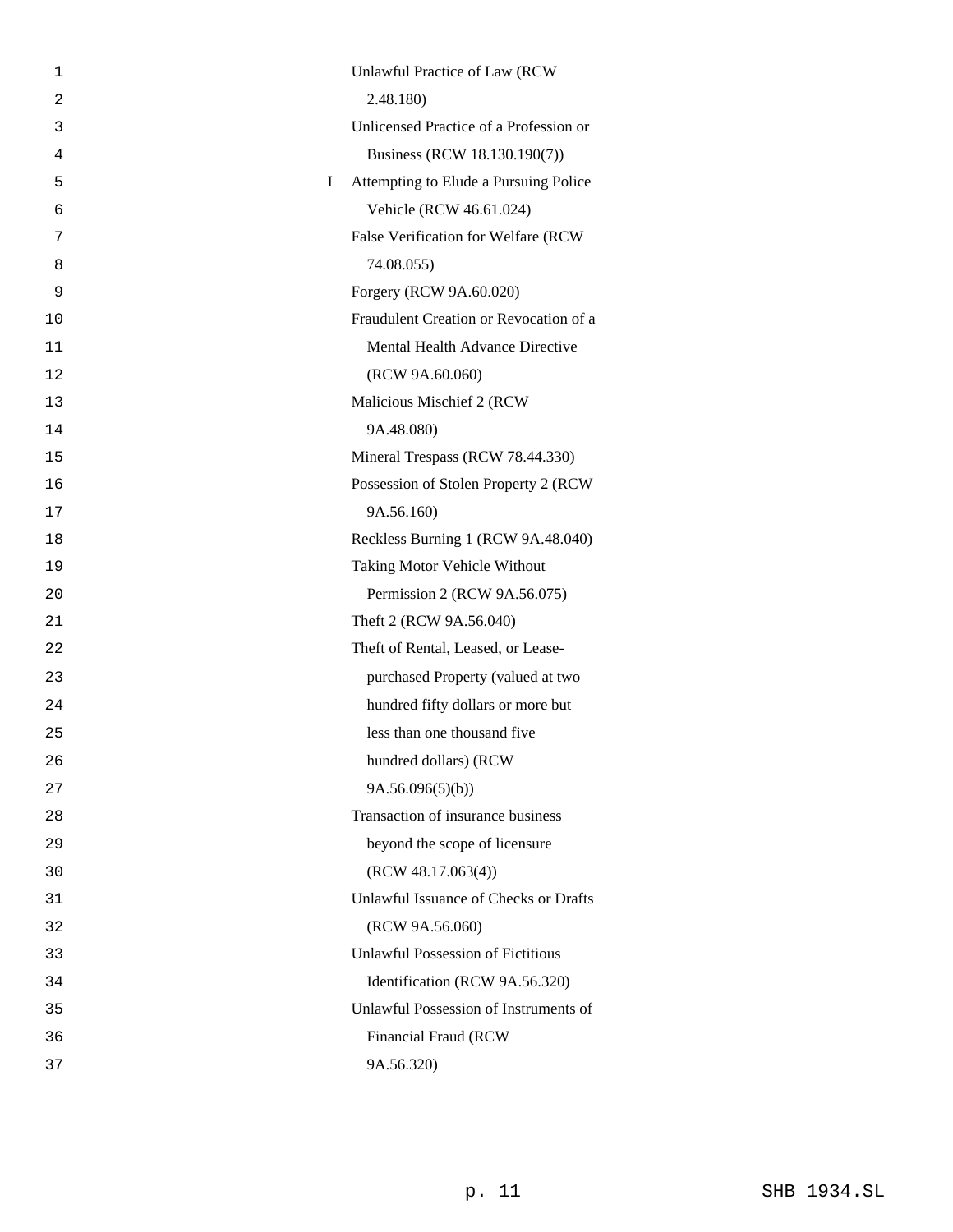| 1  | Unlawful Possession of Payment      |
|----|-------------------------------------|
| 2  | Instruments (RCW 9A.56.320)         |
| 3  | Unlawful Possession of a Personal   |
| 4  | <b>Identification Device (RCW)</b>  |
| 5  | 9A.56.320)                          |
| 6  | Unlawful Production of Payment      |
| 7  | Instruments (RCW 9A.56.320)         |
| 8  | Unlawful Trafficking in Food Stamps |
| 9  | (RCW 9.91.142)                      |
| 10 | Unlawful Use of Food Stamps (RCW)   |
| 11 | 9.91.144)                           |
| 12 | Vehicle Prowl 1 (RCW 9A.52.095)     |
|    |                                     |

 **Sec. 3.** RCW 9A.04.110 and 1988 c 158 s 1 are each amended to read as follows:

In this title unless a different meaning plainly is required:

(1) "Acted" includes, where relevant, omitted to act;

(2) "Actor" includes, where relevant, a person failing to act;

 (3) "Benefit" is any gain or advantage to the beneficiary, including any gain or advantage to a third person pursuant to the desire or consent of the beneficiary;

 (4)(a) "Bodily injury," "physical injury," or "bodily harm" means physical pain or injury, illness, or an impairment of physical condition;

 (b) "Substantial bodily harm" means bodily injury which involves a temporary but substantial disfigurement, or which causes a temporary but substantial loss or impairment of the function of any bodily part or organ, or which causes a fracture of any bodily part;

 (c) "Great bodily harm" means bodily injury which creates a probability of death, or which causes significant serious permanent disfigurement, or which causes a significant permanent loss or impairment of the function of any bodily part or organ;

 (5) "Building", in addition to its ordinary meaning, includes any dwelling, fenced area, vehicle, railway car, cargo container, or any other structure used for lodging of persons or for carrying on business therein, or for the use, sale or deposit of goods; each unit of a building consisting of two or more units separately secured or occupied is a separate building;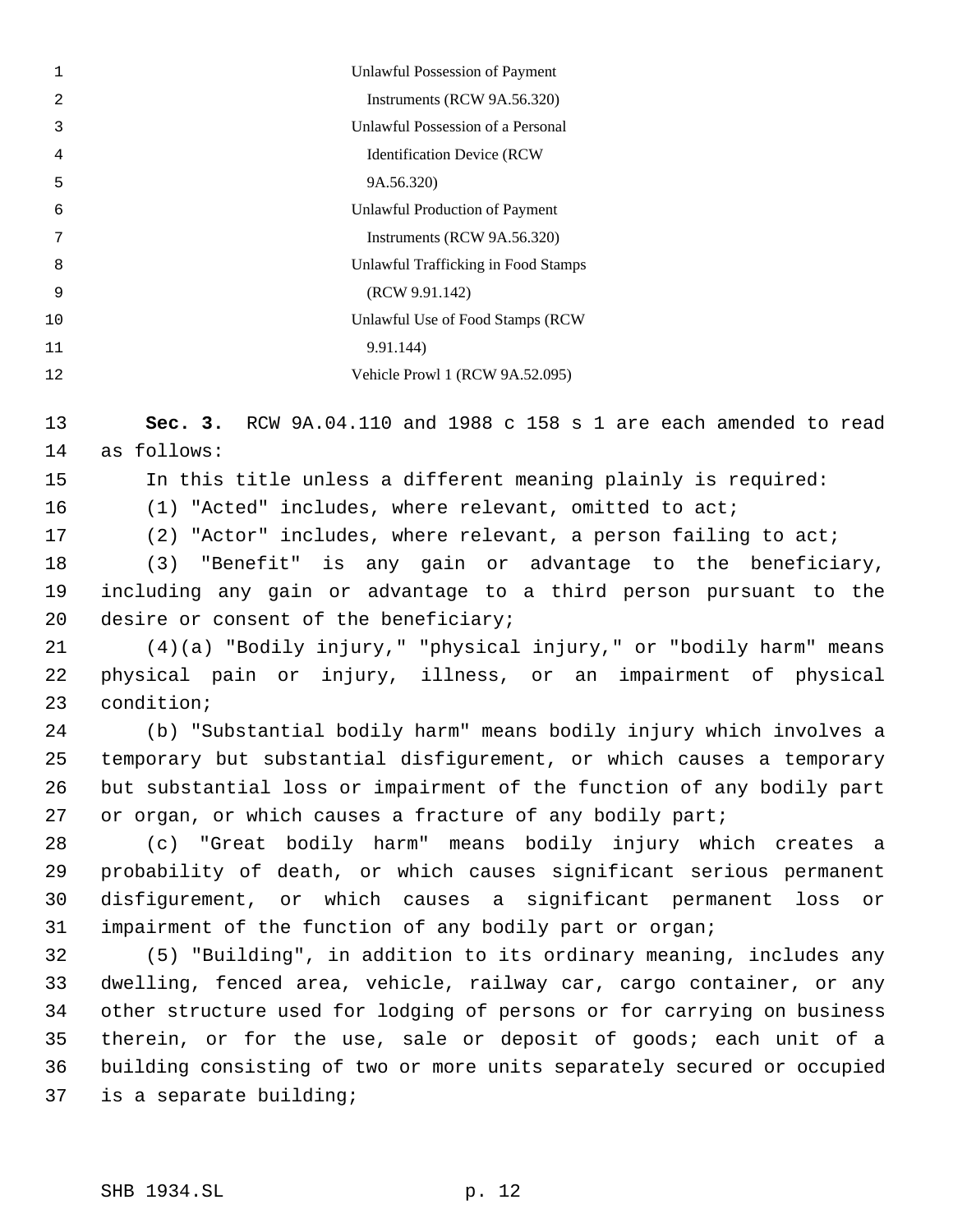(6) "Deadly weapon" means any explosive or loaded or unloaded firearm, and shall include any other weapon, device, instrument, article, or substance, including a "vehicle" as defined in this section, which, under the circumstances in which it is used, attempted to be used, or threatened to be used, is readily capable of causing death or substantial bodily harm;

 (7) "Dwelling" means any building or structure, though movable or temporary, or a portion thereof, which is used or ordinarily used by a person for lodging;

 (8) "Government" includes any branch, subdivision, or agency of the government of this state and any county, city, district, or other local governmental unit;

 (9) "Governmental function" includes any activity which a public servant is legally authorized or permitted to undertake on behalf of a government;

 (10) "Indicted" and "indictment" include "informed against" and "information", and "informed against" and "information" include "indicted" and "indictment";

 (11) "Judge" includes every judicial officer authorized alone or with others, to hold or preside over a court;

 (12) "Malice" and "maliciously" shall import an evil intent, wish, or design to vex, annoy, or injure another person. Malice may be inferred from an act done in wilful disregard of the rights of another, or an act wrongfully done without just cause or excuse, or an act or omission of duty betraying a wilful disregard of social duty;

 (13) "Officer" and "public officer" means a person holding office under a city, county, or state government, or the federal government who performs a public function and in so doing is vested with the exercise of some sovereign power of government, and includes all assistants, deputies, clerks, and employees of any public officer and all persons lawfully exercising or assuming to exercise any of the powers or functions of a public officer;

(14) "Omission" means a failure to act;

 (15) "Peace officer" means a duly appointed city, county, or state law enforcement officer;

 (16) "Pecuniary benefit" means any gain or advantage in the form of money, property, commercial interest, or anything else the primary significance of which is economic gain;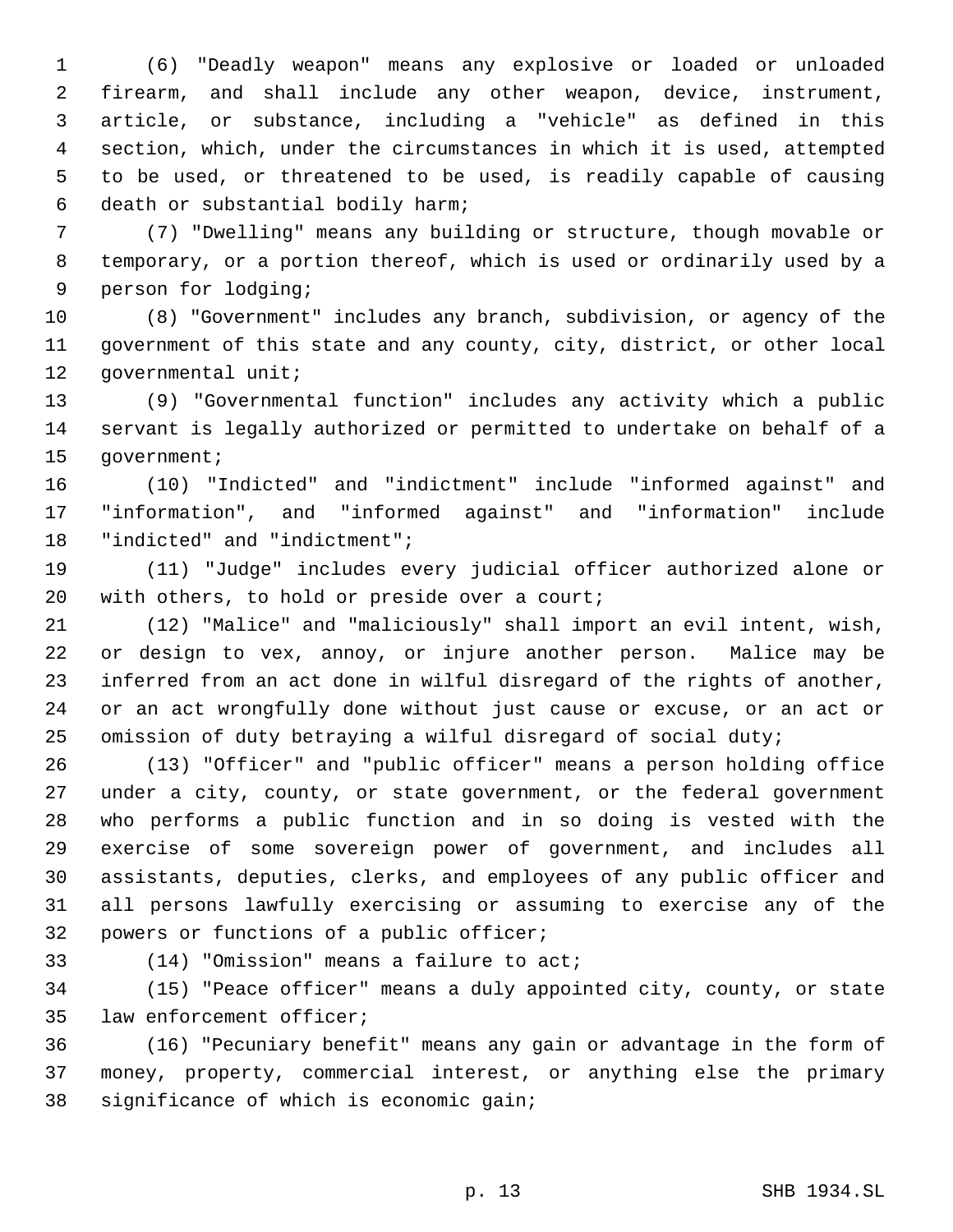(17) "Person", "he", and "actor" include any natural person and, where relevant, a corporation, joint stock association, or an unincorporated association;

 (18) "Place of work" includes but is not limited to all the lands and other real property of a farm or ranch in the case of an actor who owns, operates, or is employed to work on such a farm or ranch;

 (19) "Prison" means any place designated by law for the keeping of persons held in custody under process of law, or under lawful arrest, including but not limited to any state correctional institution or any 10 county or city jail;

 (20) "Prisoner" includes any person held in custody under process of law, or under lawful arrest;

 (21) "Projectile stun gun" means an electronic device that projects wired probes attached to the device that emit an electrical charge and 15 that is designed and primarily employed to incapacitate a person or animal;

 (22) "Property" means anything of value, whether tangible or intangible, real or personal;

 $((+22))$   $(23)$  "Public servant" means any person other than a witness who presently occupies the position of or has been elected, appointed, or designated to become any officer or employee of government, including a legislator, judge, judicial officer, juror, and any person participating as an advisor, consultant, or otherwise in performing a governmental function;

 (( $(23)$ )) (24) "Signature" includes any memorandum, mark, or sign made with intent to authenticate any instrument or writing, or the subscription of any person thereto;

28  $((+24))$   $(25)$  "Statute" means the Constitution or an act of the legislature or initiative or referendum of this state;

30  $((+25))$   $(26)$  "Threat" means to communicate, directly or indirectly the intent:

 (a) To cause bodily injury in the future to the person threatened or to any other person; or

 (b) To cause physical damage to the property of a person other than the actor; or

 (c) To subject the person threatened or any other person to physical confinement or restraint; or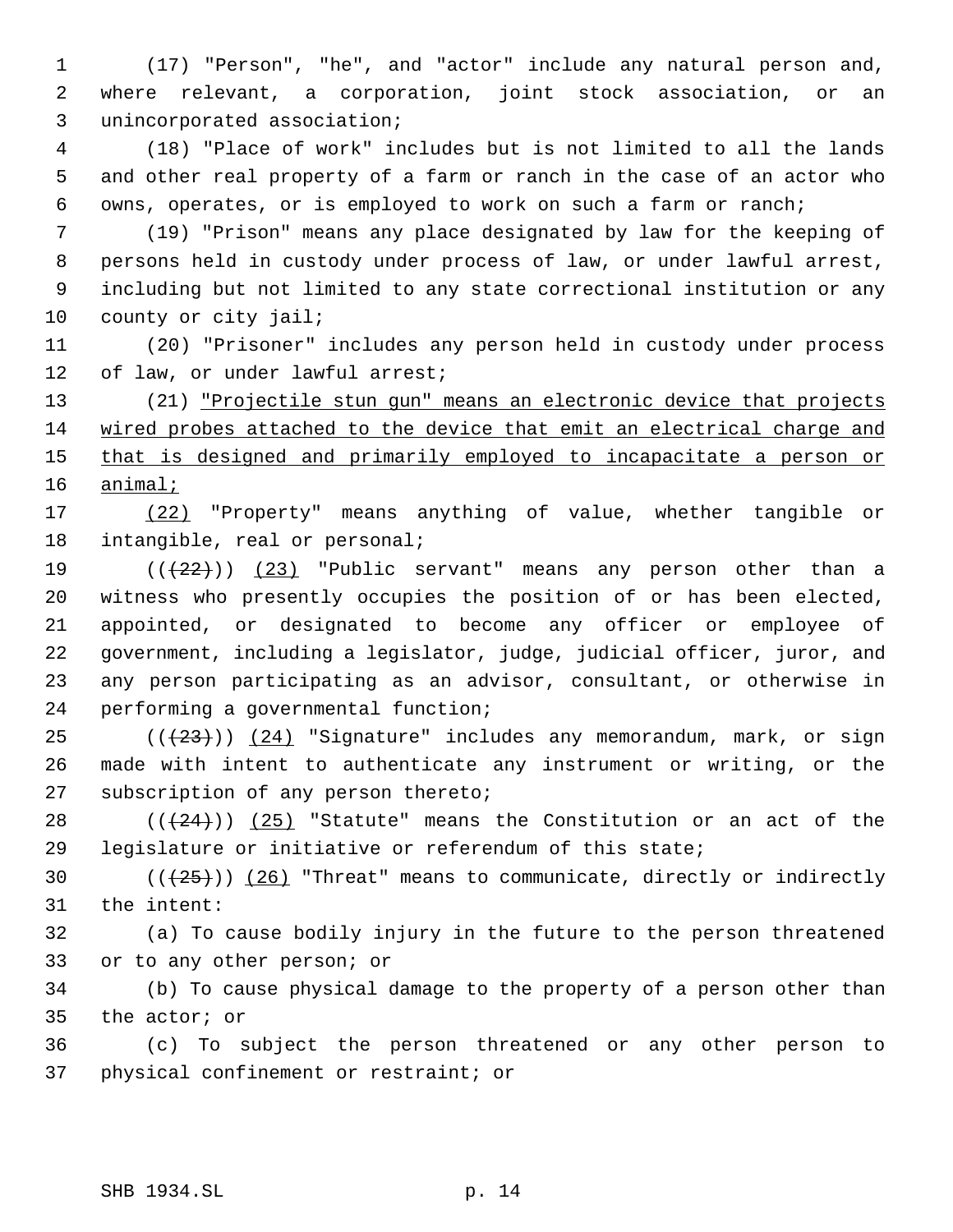(d) To accuse any person of a crime or cause criminal charges to be instituted against any person; or

 (e) To expose a secret or publicize an asserted fact, whether true or false, tending to subject any person to hatred, contempt, or ridicule; or

 (f) To reveal any information sought to be concealed by the person threatened; or

 (g) To testify or provide information or withhold testimony or information with respect to another's legal claim or defense; or

 (h) To take wrongful action as an official against anyone or anything, or wrongfully withhold official action, or cause such action or withholding; or

 (i) To bring about or continue a strike, boycott, or other similar collective action to obtain property which is not demanded or received for the benefit of the group which the actor purports to represent; or

 (j) To do any other act which is intended to harm substantially the person threatened or another with respect to his health, safety, business, financial condition, or personal relationships;

19  $((+26))$   $(27)$  "Vehicle" means a "motor vehicle" as defined in the vehicle and traffic laws, any aircraft, or any vessel equipped for propulsion by mechanical means or by sail;

 $((+27))$   $(28)$  Words in the present tense shall include the future tense; and in the masculine shall include the feminine and neuter genders; and in the singular shall include the plural; and in the plural shall include the singular.

 NEW SECTION. **Sec. 4.** (1) The projectile stun gun study committee is established to review the sale and use of projectile stun guns within Washington state. The committee shall be composed of:

(a) Two senators, one from each caucus in the senate;

 (b) Two representatives, one from each caucus in the house of representatives;

 (c) One police chief appointed by the Washington association of sheriffs and police chiefs;

 (d) One elected sheriff appointed by the Washington association of sheriffs and police chiefs;

 (e) One representative appointed by the association of Washington cities;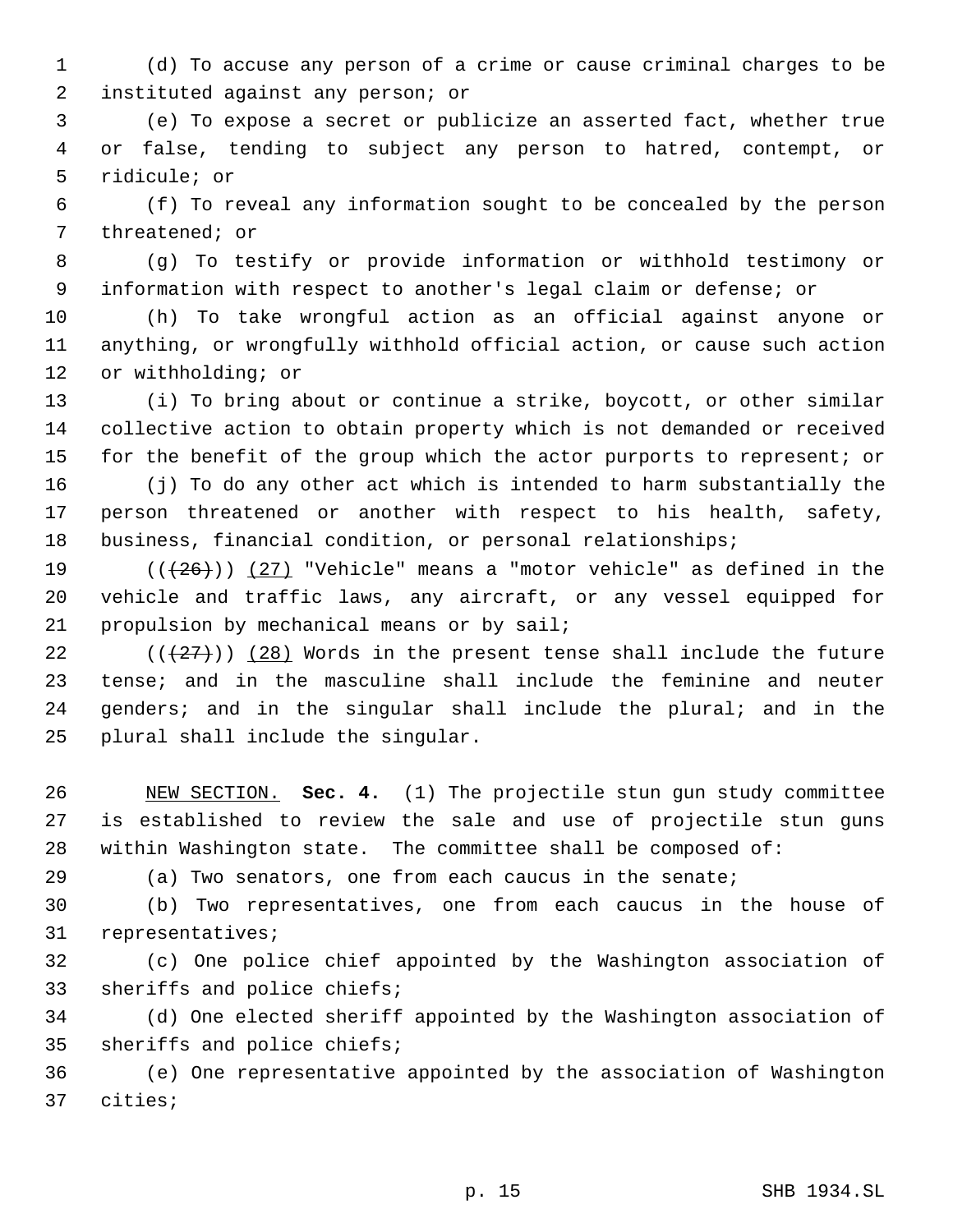(f) One representative appointed by the Washington state 2 association of counties; and

(g) One representative appointed by the department of health.

 (2) The committee shall evaluate public safety issues created by projectile stun guns and make recommendations regarding whether they should be regulated and, if so, how. Specifically, the committee shall review:

 (a) Public safety issues related to projectile stun guns when used by the general public;

 (b) Ownership limitations, such as age and criminal record restrictions;

 (c) The practicality of requiring criminal background checks prior to allowing the purchase of a projectile stun gun and who would perform 14 such criminal background checks;

 (d) Manufacturing requirements, such as voltage limits and whether to require that projectile stun guns disperse traceable coded materials;

 (e) What use and possession limitations should be placed on projectile stun guns;

 (f) Whether mandatory training should be required to purchase a projectile stun gun;

 (g) What penalties shall be assessed to individuals that unlawfully sell, possess, or use projectile stun guns;

 (h) The feelings of the general public about the use of projectile stun guns as an alternative to traditional firearms as means of self-protection; and

 (i) Any other issue the committee finds relevant to the regulation of projectile stun guns in Washington.

 (3) Staff support shall be provided by senate committee services and the office of program research.

 (4) Legislative members of the study committee shall be reimbursed for travel expenses in accordance with RCW 44.04.120. Nonlegislative members, except those representing an employer or organization, are entitled to be reimbursed for travel expenses in accordance with RCW 43.03.050 and 43.03.060.

(5) A committee report, containing findings and proposed